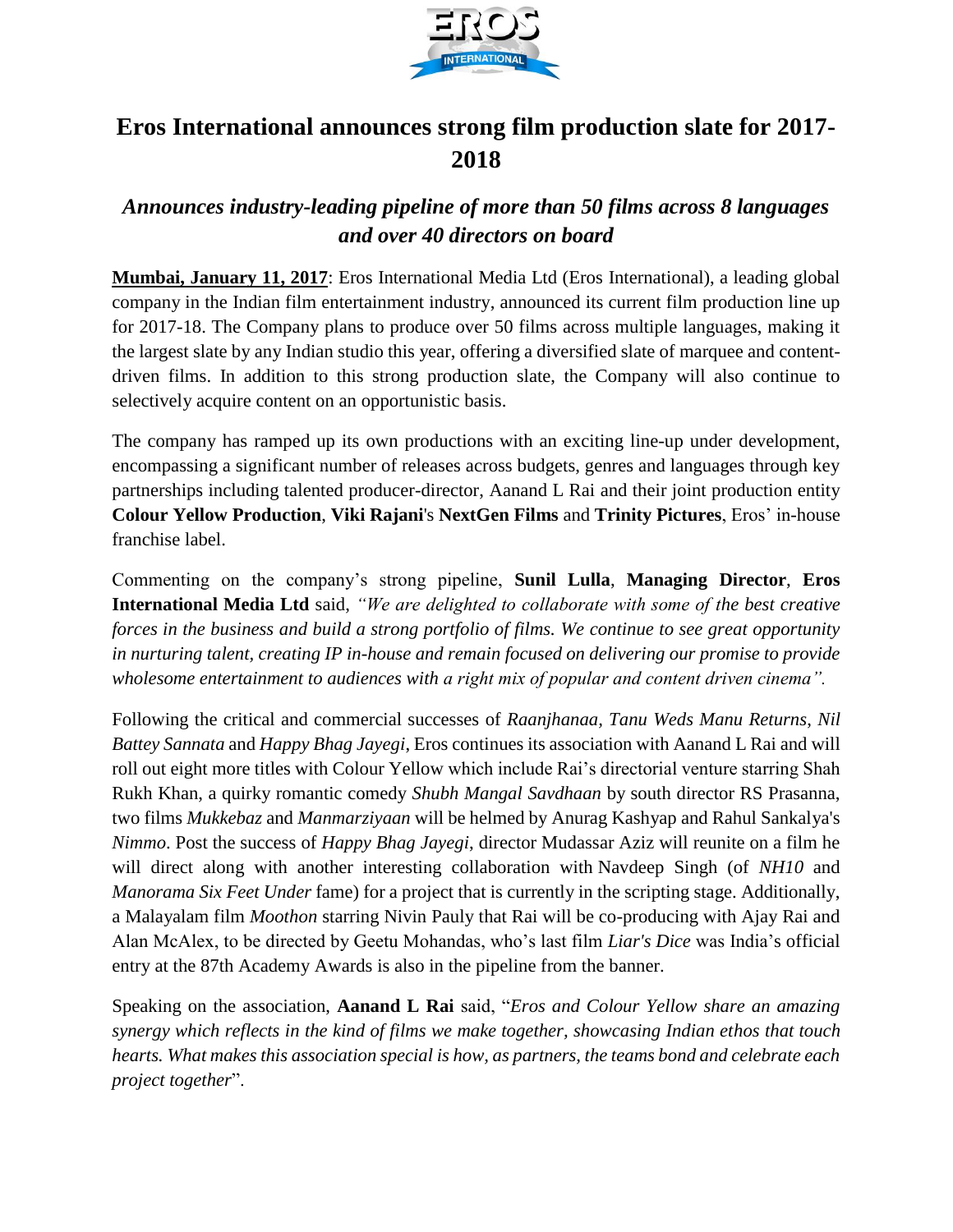

Eros' new slate also boasts of five films in association with Viki Rajani's NextGen Films, namely the blockbuster actor-director duo—Tiger Shroff and Sabbir Khan's action-packed musical *Munna Michael*, Sushant Singh Rajput's space odyssey *Chandamama Door Ke,* directed by Sanjay Puran Singh and directors Rahul Dholakia and Sabbir Khan's next projects along with another project titled *Make in India* to be announced soon**.**

Director **Rahul Dholakia** adds, "*Eros and NextGen are very established film companies. Looking forward to partnering with them in my next venture".*

Trinity Pictures, the company's visionary venture, its in-house franchise label has five franchises across new and diverse genres lined up in the next couple of years— a spy-superhero film, *Sniff* directed by Amole Gupte, a live action bilingual (Hindi and Tamil) elephant film to be directed by multiple award winning Tamil director, Prabhu Solomon, ace director Krish's buddy cop film which will be shot in Hindi and Tamil simultaneously, featuring popular lead actors from both South and Bollywood and two Indo-China co-productions, a first for any Indian studio—Kabir Khan's travel drama and Siddharth Anand's cross-cultural romantic comedy.

"*It's exciting to jointly develop the Indo-China project with Eros and I hope we create new milestones together. This project will reach out to a much wider audience, new geographies and territories opening up the fastest growing film market of the world, China*", added director **Kabir Khan.**

Eros will release the much-awaited third instalment of the popular *Sarkar* franchise, Ram Gopal Varma's *Sarkar 3* and Vikram Motwane's vigilante drama *Bhavesh Joshi* with Phantom Films this year. With a focus on creating fresh concepts in new spaces, Eros is working with a pool of talented and established directors on board including Homi Adajania and Sriram Raghavan *(Badlapur 2)*  in association with producer Dinesh Vijan of Maddock Films, Sujay Ghosh *(Reunion)*, Raj & DK (*Farzi)* among others. Sequel to hit political thriller drama *Nayak* - *Nayak 2* penned down by K.V. Vijayendra Prasad of *Baahubali* & *Bajrangi Bhaijaan* fame will also go on floor this year.

The Indian studio also continues to expand its regional presence this year with more than 25 releases across Bengali, Marathi, Tamil, Telugu, Malayalam and Punjabi. Following their double success together with Bengali films *Belaseshe* and *Praktan*, Eros will release director duo Shiboprasad Mukherjee and Nandita Roy's *Posto* this year. Also on the anvil is director Moinak Bhowmik's *Bibaho Diaries, Double Feluda* director Sandip Ray's next, two projects by Sujoy Ghosh, Kamleshwar Mukherjee's *Goodnight City* and a project each by directors Ranjan Ghosh, Raja Chandra and Rabi Kinagi.

The company has also greenlit two Telugu projects by ace directors Chandu Mondeti (of *Premam*  fame) and Maruti in association with IDream's production division.

Also, slated to release are four Marathi films - *Baghtos Kay Mujra Kar* by Hemant Dhome which makes a strong statement on the current state of Shivaji's forts across Maharashtra, sequel to the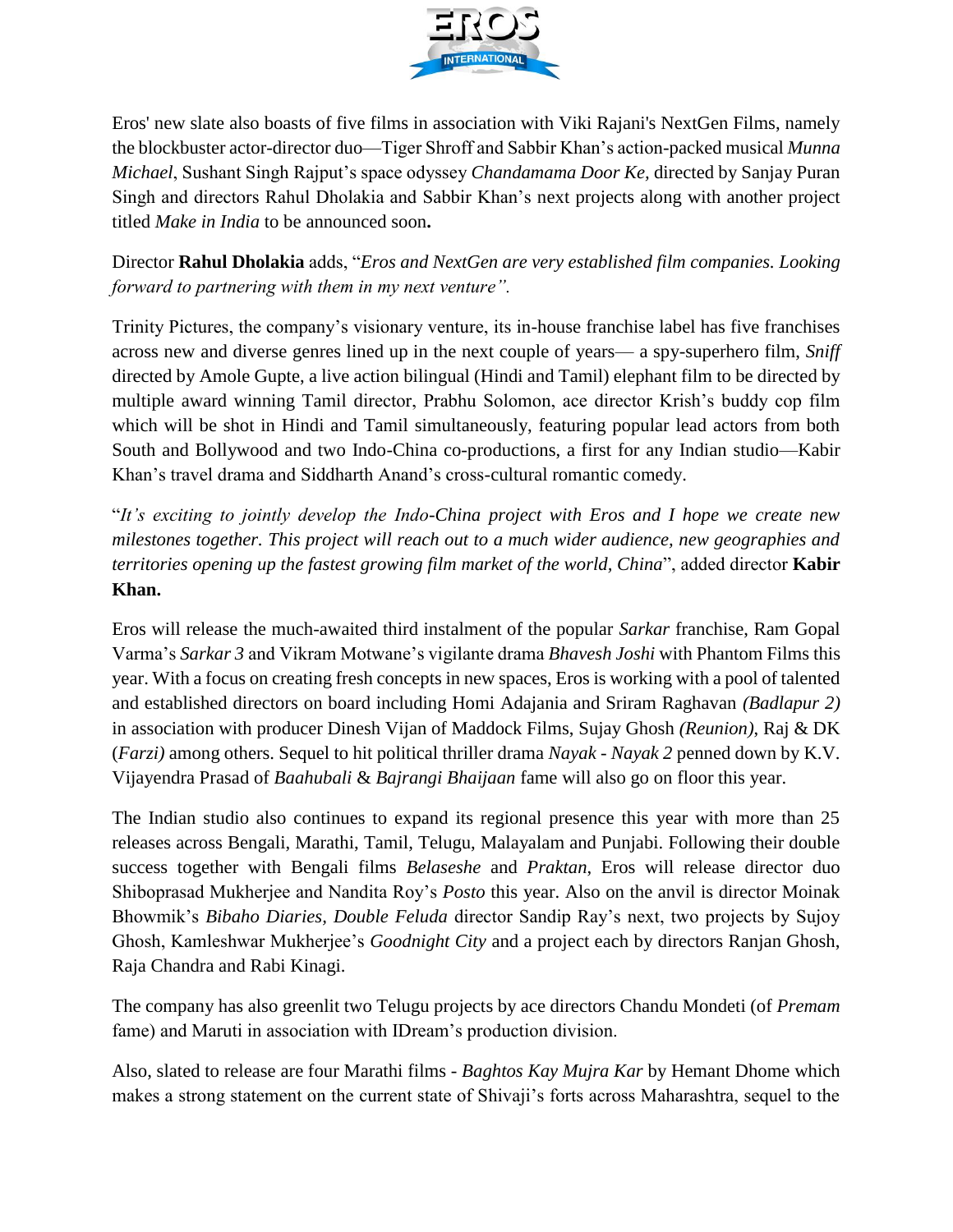

hit *Coffee Ani Barach Kahi* by Prakash Kunte and another two films in association with Everest Entertainment.

Eros' Tamil slate will offer a range of titles by established directors as well as new talent which include Ramu Chellapa's *Enkitta Mothathe*, Suresh Sangiah's *Oru Kidayin Karunai Manu,* Manikandan's *Kadasi Vivasayi,* Bharath Krishna's *Nervazhi* and another project with director Venkat Prabhu.

Post the release of the legendary tales of *Char Sahibzaade* and *Banda Singh Bahadur*, the company has also announced Punjabi films - 3D animation *Guru Tegh Bahadur* and *Jaita*, to be directed by Harry Baweja.

Following the success of its Malayalam releases like *Happy Wedding, IDI* etc., Eros continues to make successful inroad into Malayalam cinema with multiple releases coming up including *C/o Saira Banu* starring Manju Warrier, Amala Akineni, directed by Antony Sony Sebastian; Ranjan Pramod's *Rakshadhikari Baiju Oppu* with Biju Menon and Aju Varghese as leads; *Sunday Holiday* directed by Jis Joy starring Asif Ali, Sreenivasan, Lal Jose and Asha Sharath and another film to be directed by Thomas Sebastian.

This year will also see Eros' debut into Kannada cinema with the release of *Aake* in association with K S Dreams and Nakshatra Productions, directed by K M Chaitanya and starring Chiranjeevi Sarja and Sharmila Mandre.

Speaking on his association with Eros, leading Bengali director **Shiboprasad Mukherjee s**aid, *"It's been great to partner with Eros who recognize the importance and potential of regional cinema, opening newer markets in India and overseas".* 

**Jyoti Deshpande, Group CEO, Eros International commented** "*With this film slate, Eros demonstrates two fundamental strengths, firstly its firm footing on a dominant market leadership position built on the pillar of a wide, diverse portfolio of films and secondly its ability to foresee market trends and adapt swiftly to step up its own production and co-production model over the content acquisition model. While the demonetization in India was a temporary cloud over the business affecting footfalls in the short run, we see great opportunities including a cashless economy driving accelerated adoption of ErosNow(1), one of the leading OTT services in India with over 2 million paying subscribers and over 55 million users worldwide. A compelling film slate with winning budgets and not just winning scripts, backed with a well-oiled global distribution network that consistently opens new markets for Bollywood coupled with strong presales and a game-changing early mover ErosNow(1) digital strategy, positions Eros uniquely to capitalize on the rapidly growing Indian entertainment sector."*